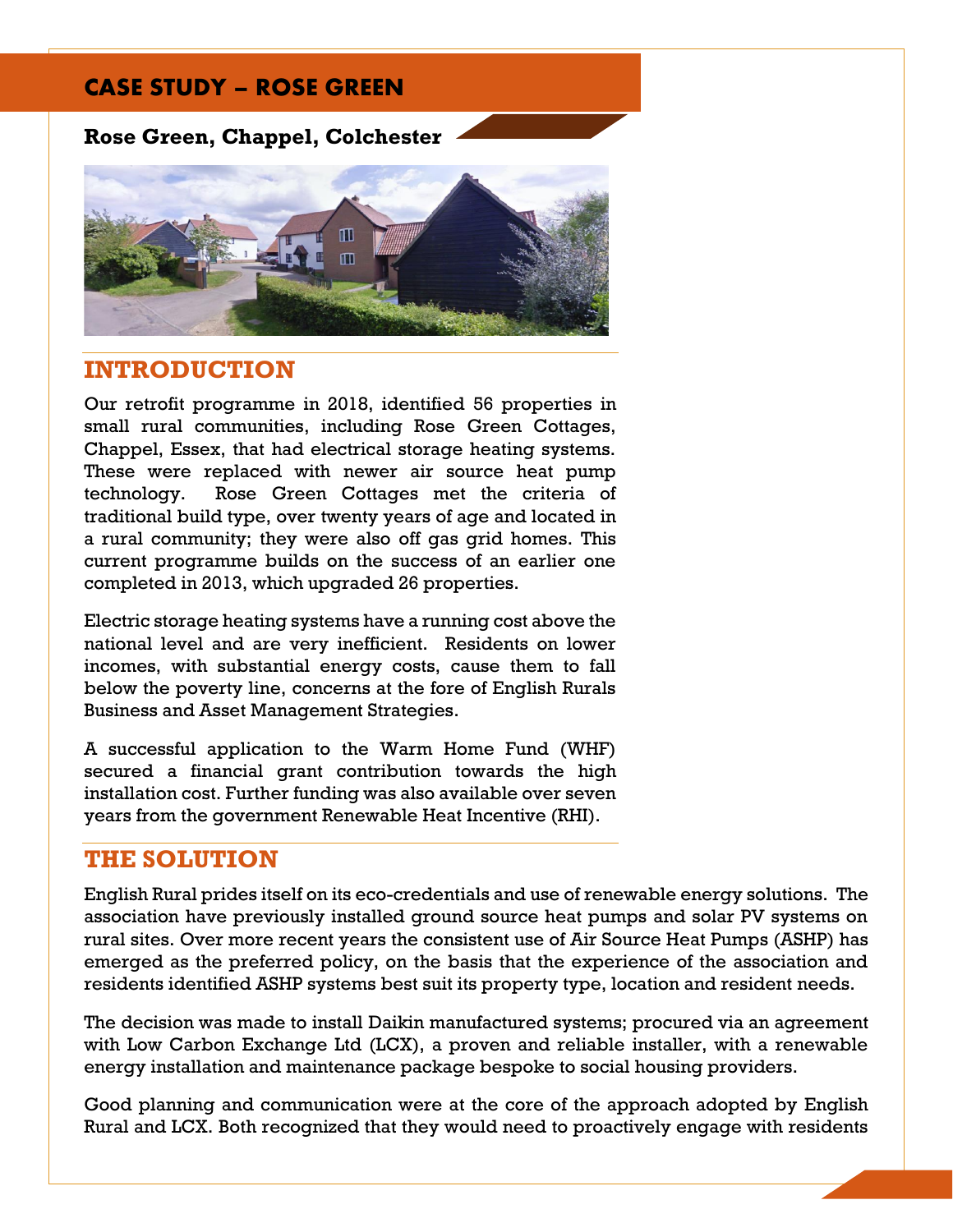if the project was to ultimately be successful. Both recognized the importance of this approach as air source heat pumps are not a traditional option for heating properties, and there are stigmas and training needs to overcome, to achieve performance and quality improvements.

Our approach for a successful installation can be broken down into four sections:

1. Before the work is started

The properties are assessed and evaluated to understand the existing conditions and how installing a new, different system will be achieved. Key considerations can be understood in existing energy performance certification information, up to date asbestos surveys and stock condition data.

#### 2. Planning the work and liaising with residents

LCX complete an installation survey, an opportunity to understand the unique elements within the property and to plan pipe routes, radiator location, electrical alterations. Cylinder and heat pump positions demonstrate the vast differences in old and new system type. This provides the perfect opportunity to educate the residents on energy savings and quality improvements. 'energy training" is carried out by the installer – LCX, and supported by the manufacturer, Daikin to ensure long term sustainability.

#### 3. During the work

The existing systems are removed and replaced. LCX require access to each room; the work can be intrusive and take several days to complete. The directly employed team of operatives must be professional, courteous and respectful to each resident's lifestyle. LCX provide a resident liaison person to answer any questions or concerns that may arise, giving flexibility to deal with added requirements and individual needs.

#### 4. On completion

A final inspection by LCX with a handover to residents is required to educate the user of the new heating system benefits at an early stage. A digital handover with English Rural gives an insight into before and after improvement, quality audits, benefits and the opportunity to update RHI scheme for future payments. Customer satisfaction and ongoing support are agreed to help support the ongoing lived experience of the resident. A seven-year manufacturer warranty is provided by Daikin for the heat pumps and LCX a one-year installer warranty.

Added measures are also included to raise the energy performance certification rating towards its maximum potential including, water saving packs, energy efficiency lightbulbs and loft insulation "top ups", providing further energy savings to the resident's annual bills. English Rural also provided residents with energy and tariff switching advice, to ensure they with a competitive energy provider.